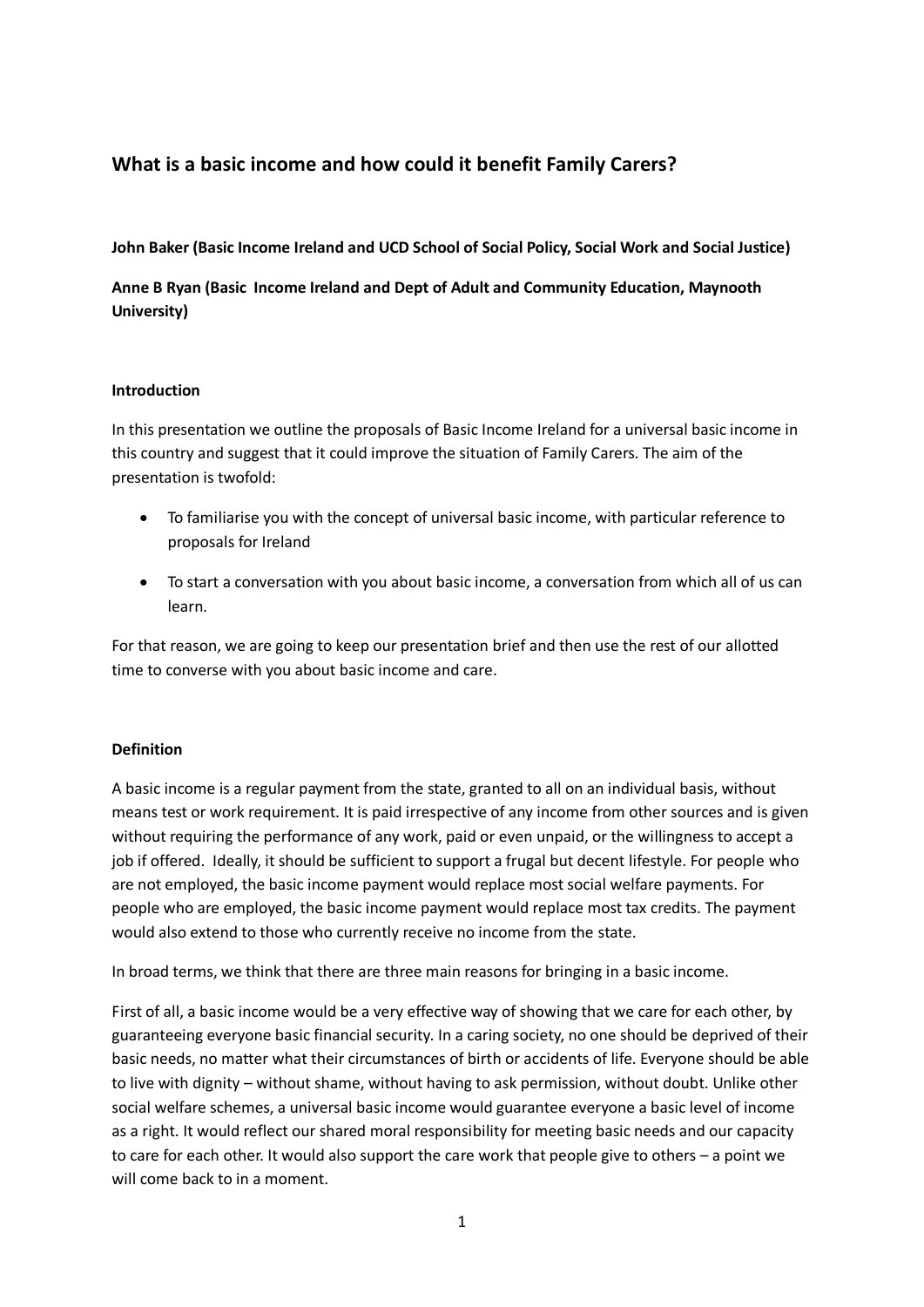Secondly, a basic income would play a central role in a modern, flexible economy. For unemployed people, basic income would guarantee the financial incentive to take up employment, because their income from working would always be greater than their income while unemployed. In this way, it would eliminate the poverty trap, ensuring that no one would be financially better off unemployed. People on part-time and short-term contracts would no longer have to worry about having no income during periods of unemployment. For self-employed people and start-up entrepreneurs, basic income would provide the income security necessary to support innovation and establishing new markets. For employers, it would reduce costs and bureaucracy and support flexible working arrangements. Basic income would give financial security to people working on family farms. It would support full-time and part-time study, boosting people's skills and increasing productivity. It would provide support for carers, whose work underpins every economy. Basic income would also provide support for artists, volunteers, activists and social innovators whose work is not sufficiently valued by the labour market. It would eliminate the administrative and human costs of the present social welfare system.

Thirdly, a basic income would improve everyone's quality of life. Basic income would give everyone more freedom to choose how much of their time, at different stages in their lives, to devote to paid work and to other activities. Some people may want to live frugally and to consume less; others may want to put more energy into paid work and to have a higher material standard of living. Basic income would give us all more control over the balance between paid work and the other obligations, interests and concerns that make life worth living. It would give everyone the opportunity for taking time out of employment – for studying, caring for others, coping with the unexpected or just taking time for oneself. It would give each of us more freedom to choose the work, paid or unpaid, that we find most fulfilling or useful, and to avoid work that damages the environment or that we consider morally or socially unacceptable.

Basic income would bring into the security net everybody who is not served by the current system. It would increase everybody's capacity to cope with financial shocks and uncertainties, it would ensure more meaningful choices for all and would improve general quality of life, while supporting many different kinds of work, with or without pay.

Young people, who currently face a very precarious future, would have much more meaningful choices and possibilities available if they had a basic income. Pressures to emigrate for financial reasons would be reduced. Basic financial security opens up possibilities for creativity, employment, entrepreneurial and educational pursuits and voluntary work.

Basic income would also make shorter hours in paid work financially viable for greater numbers of workers. If more people chose shorter hours of paid work, this would create employment opportunities for others. Shorter job-hours are also linked to lower individual carbon-emissions. Personal health and wellbeing, family, household, community and civic engagement also benefit when people are less concerned with the demands of 'full time' jobs.

Basic income is not a panacea for all social and economic problems, but it would enable the development of a caring society where everybody has a basic level of financial security, and dignity is afforded to all. It would also support a smart, responsive modern economy, capable of meeting present-day ecological and social challenges.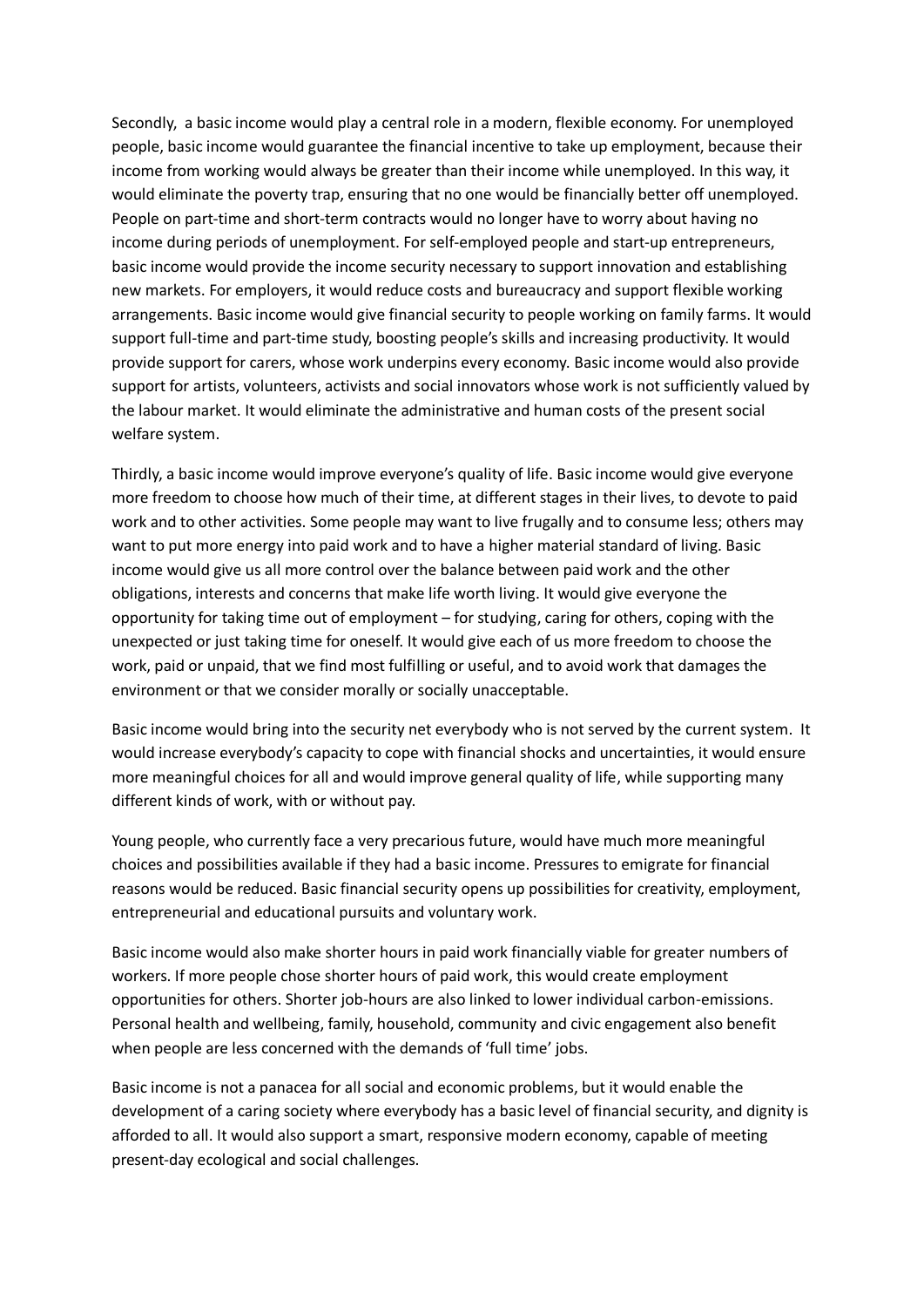### **Paying for basic income**

It is possible to pay for basic income in Ireland, with our existing revenue system. Basic income would replace almost all existing social welfare provisions (top-ups would be put in place for people with special needs), so the amount currently spent on welfare is immediately available. For those in employment, basic income would replace tax credits.

At Basic Income Ireland, we have drawn on work by Social Justice Ireland (Healy, Murphy and Reynolds, 2013), estimating that the state could, with the present revenue and tax system, pay:

€188 to each person between 25 and 65

€230 to each person over 65

€100 to each person between 18 and 25

Current child-benefit rates to under-18s.

Top-ups for people with special needs, such as the Domicilary Care Allowance

All paid work would be subject to income tax, with some exceptions. The principle adopted by BII ensures that nobody currently receiving Disability or Carer's Allowance would be financially worse off than they are under present arrangements. Now, many of you have the kind of expertise from experience on the ins and outs of the Carer's Allowance that we cannot pretend to match, so whatever we say is very much in the spirit of being open to correction. But as we understand it, people under 66 who currently qualify for Carer's Allowance and have no child dependents receive €204 per week.<sup>1</sup> In a basic income system, they would automatically receive €188 per week so, if they satisfied the means test, we would call for them to receive a Carer's Allowance top-up of at least €16. <sup>2</sup>Similar calculations would apply to other categories of Carers, such as pensioners receiving Half-Rate CA, for whom we would recommend continuing to receive that payment. In fact, it seems logical to us that something like the Half-Rate CA should be payable to all full-time carers in addition to their basic income, but that is a further issue we won't pursue now.

Under the present system, Carer's Allowance is a taxable source of income, and so the top-up would also be taxable, but basic income is never subject to tax. Carer's Allowance also interacts, we understand, with some other forms of benefit, such as household benefits and Family Income

 $\frac{1}{1}$ To qualify for CA, a person's participation in education, training, employment or self-employment must be less than 15 hours per week and the maximum income they can have is €332.50 per week (net income after deduction of PRSI, superannuation (pension payments), pension levy, union dues, subscriptions to Friendly Societies and any health insurance contract premium from the total income) (Citizen's Information, 2015).

<sup>2</sup> At present, Carer's Benefit is available to those who have social insurance entitling them to benefit, for up to a period of two years in total. Under a basic income system, both jobseeker's benefit and jobseekers allowance would cease to exist, to be replaced by a basic income. The benefit / allowance distinction would eventually be eliminated with regard to Carer's Allowance and Carer's Benefit also. In a transition period, it would be necessary to ensure that those currently receiving Carer's Benefit would not lose out financially, for such time as the benefit period currently lasts.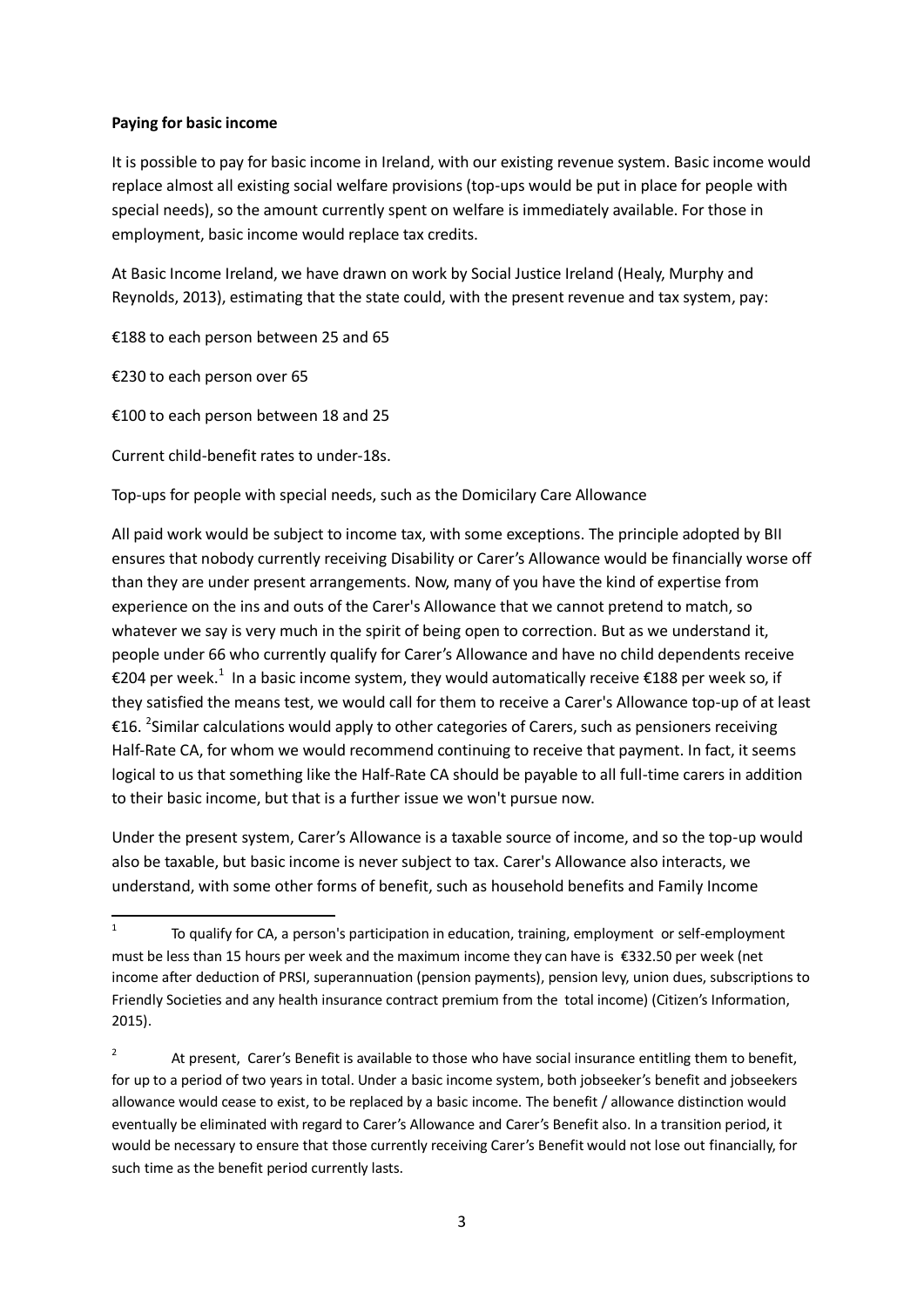Supplement. If we were doing a different kind of presentation, and certainly if we were at the point of drafting a detailed set of policies, we could now delve into how all of this would affect people's net incomes, but for the moment we'll reiterate the principle that we call for a basic income system that would be as good or better for the net incomes of everyone currently receiving benefits. So for the sake of what follows, you can assume that for people who are currently entitled to CA, their net incomes would be secure in a basic income system.

Social Justice Ireland has demonstrated that we could introduce basic income at these rates now, without having to change the tax system. We would need to increase the income tax rate but the basic income received would offset the increase for all but the highest earners. Some administrative savings would also arise from the introduction of basic income. For example, eliminating most of the bureaucratic means-testing of the present social security system would allow the redeployment of many welfare office employees to more useful work.

# **Why we think that basic income could be an improvement on the current Caregiver's Allowance (CA) system**

As we have acknowledged, you are the experts on the existing system – you know what it does well and what it does badly. We come to it from the outside, so all we want to do today is to suggest some of the ways that a basic income system could be an improvement on the existing system. We want to hear if we've got it wrong, and also if we have missed out other advantages of basic income.

The current CA appears to work well for many Family Carers, especially when care needs are clearcut, and once the means-testing system has established that the Carer is entitled to the allowance. It is a recognition of the valuable work carers do and the money they save the state, by caring for a person in their own home.

So what would be the advantage to Carers of moving to a basic income system? Our focus in the next part of this presentation is on some caring scenarios in which it seems to us that a basic income would be an improvement on the present system. We look at entry and exit points to Family Carer status, when there may be delays in payment, or when payment is withdrawn. We suggest that basic income would improve things financially and emotionally when there are delays in establishing Family Carer status, or for those who do not meet the criteria for Family Carer, but who nevertheless are providing care in very similar ways as a recognised Family Carer. At the same time, a basic income would not disadvantage those who are formally recognised by the social welfare system as Family Carers.

## *Entry and exit points*

Entry to Family Caring may come suddenly if a relative has an accident, or it may be anticipated for some time, if a relative's situation is deteriorating gradually. Either way, big changes can arrive in a carer's life when they make the decision to think of themselves as primarily a carer, and to apply for Family Carer status. They may find themselves without an income for a time, as they go through the approval process for the allowance. The process of applying for CA can also create additional stress in a situation that may already be stressful.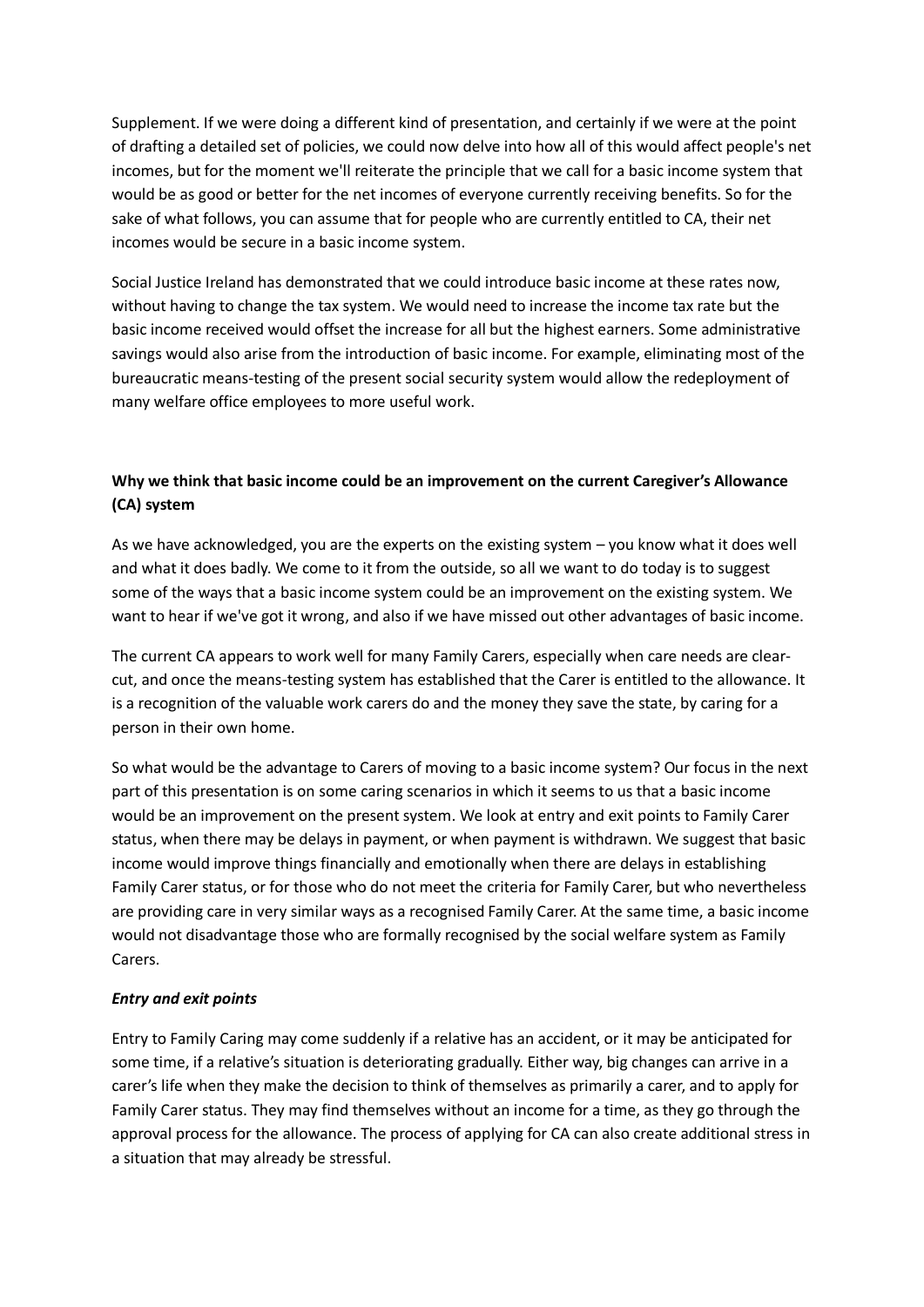With basic income paid to all, without means-testing or other conditions, the payment arrives regularly in a person's bank-account and can support them in the transition into Family Caring status. If they do not qualify for formal Family Carer status, the basic income can still support their caring work. As you know, many Family Carers currently receive no financial support in their caring roles.

When caring ends, the Carer's Allowance has usually been paid for six weeks after a cared-for person dies or moves to residential care, a period that is now due to be extended to 12 weeks. After this time, under the present social welfare system, the Family Carer may have no or inadequate income if they cannot find paid work. They may of course apply for Jobseeker's Benefit or Allowance but this is paid on condition that a person is seeking employment and, again, delays in payment often occur. In addition, the end-of-care situation can be stressful for the Family Carer and at this time it can be emotionally difficult to engage with social welfare bureaucracy in order to apply for other benefits. With basic income, there is never a break in the basic payment, no application for a different allowance, no pressure to seek paid work. A person can adjust to the new situation at their own pace, with basic financial security always in place.

## *Difficulties in proving incapacity or disability*

A central condition for CA is that the care recipient is so incapacitated as to require full-time care and attention, or, in the case of a child under 16, has a severe disability and requires substantially more care than other children. This opens up the possibility of being refused CA even when the care giver is certain that full-time care is required. For example, we have read that 'family carers caring for an adult with Pervasive Developmental Disorders (PDD) or an intellectual or mental health illness, face challenges when applying for... Carer's Allowance... [because the] application processes weighs significantly in favour of those with a physical disability, whilst carers for those with an intellectual disability or mental health issue are forced to supply additional medical evidence. This is burdensome for carers and puts pressure on clinicians to write exhaustive reports, thus impacting on service delivery' (Care Alliance Ireland 2015, 43). We imagine that there are many similar cases in which the process of proving that a care recipient meets the incapacity requirement can be equally challenging. Even if the current system were to cope with PDD better, it is worth noting that *any* system conditional on establishing incapacity will generate disputed cases.

With a basic income in place, carers would have the security of that income while their application was in process, and would retain that security in cases that did not get approval. Or some might even choose not to go through this burdensome and intrusive process at all.

### *When care is needed for a short time*

When care is needed for a short time only, following an accident or during an illness, carers are not eligible for CA; they may not be eligible for Carer's Benefit or may not wish to go through the process of applying for it; by the time the payment arrives, assuming the carer qualifies, the need for care may be over. A basic income would allow an employed carer to take compassionate leave or to negotiate shorter working hours with an employer for the period when care is required, without having to engage with the social welfare system. A basic income would allow a much greater degree of flexibility and choice to carers and those receiving care.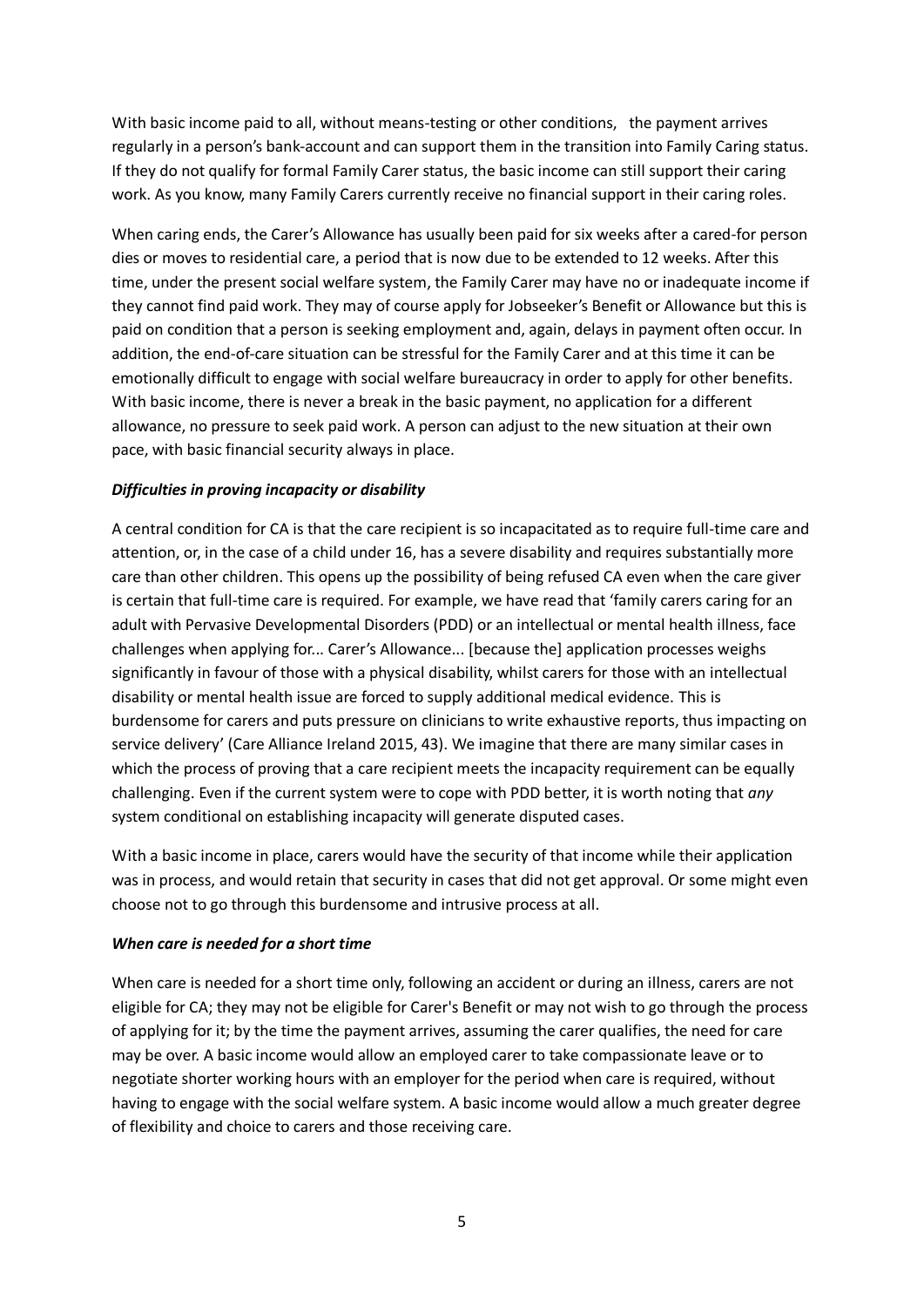In such cases, also, the carer may not qualify formally as a Family Carer, but is nevertheless providing essential care to somebody else. The people involved (care recipient and care giver) make the decision about how and when and for how long care should be provided; they do not have to put their case to the state. Importantly, also, the person receiving care also has a basic income, so s/he doesn't have to suffer delays in payment of illness benefit.

### *Other cases that do not currently qualify for Carer's Allowance or Benefit*

Basic income would benefit care and carers in other cases that currently may not qualify someone doing caring work for Carer's Allowance or Benefit, but where the people involved decide that there is a need for care. It is a general feature of *all* conditional benefits that there will *always* be cases that don't fit the rules but seem equally worthy to the people concerned.

One way that caring may fall through the cracks in our current system is when the person being cared for does not need full-time care, since CA is currently conditional on full-time care. If someone would benefit from regular care from another person, but does not need a very high degree of care, a basic income would be a more flexible form of support than the present system.

The carer could combine caring with part-time employment, self-employment or education if they wished, without any danger of losing the basic income.

The same point applies to other cases that do not meet the strict conditions of the current system. For example, the current arrangements for sharing full-time care between two carers are very inflexible – you have to work in week-on/week-off shifts. If each carer had a basic income, they could arrange things much more flexibly. There also seems to be a problem in the present system in providing support for spouse carers, since CA is received by less than one of every eight spouse carers (Care Alliance Ireland 2015, 11). In a basic income system, every spouse carer would have some guaranteed support for their caring responsibilities.

#### *Means testing*

A final issue that raises more complications than we can deal with fully is that CA is means-tested. The obvious consequence is that if you have too high an income, you do not qualify. The means test also operates in a way that involves a 100% withdrawal rate at certain levels of income, which is a regrettable feature of any welfare benefit. Means tests have additional well-known problems, such as their bureaucratic cost. As a universal benefit, basic income is not subject to a means test, and so avoids these issues. But it is worth pointing out that a basic income system does not provide a *net financial* benefit to all members of society, because beyond a certain level of income you pay more in taxes than you receive in basic income. So if you are inclined to *support* basic income by thinking that carers with high incomes will benefit, you should think again. But if you are inclined to *oppose* basic income for the same reason, you should not be worried.

#### **Conclusion**